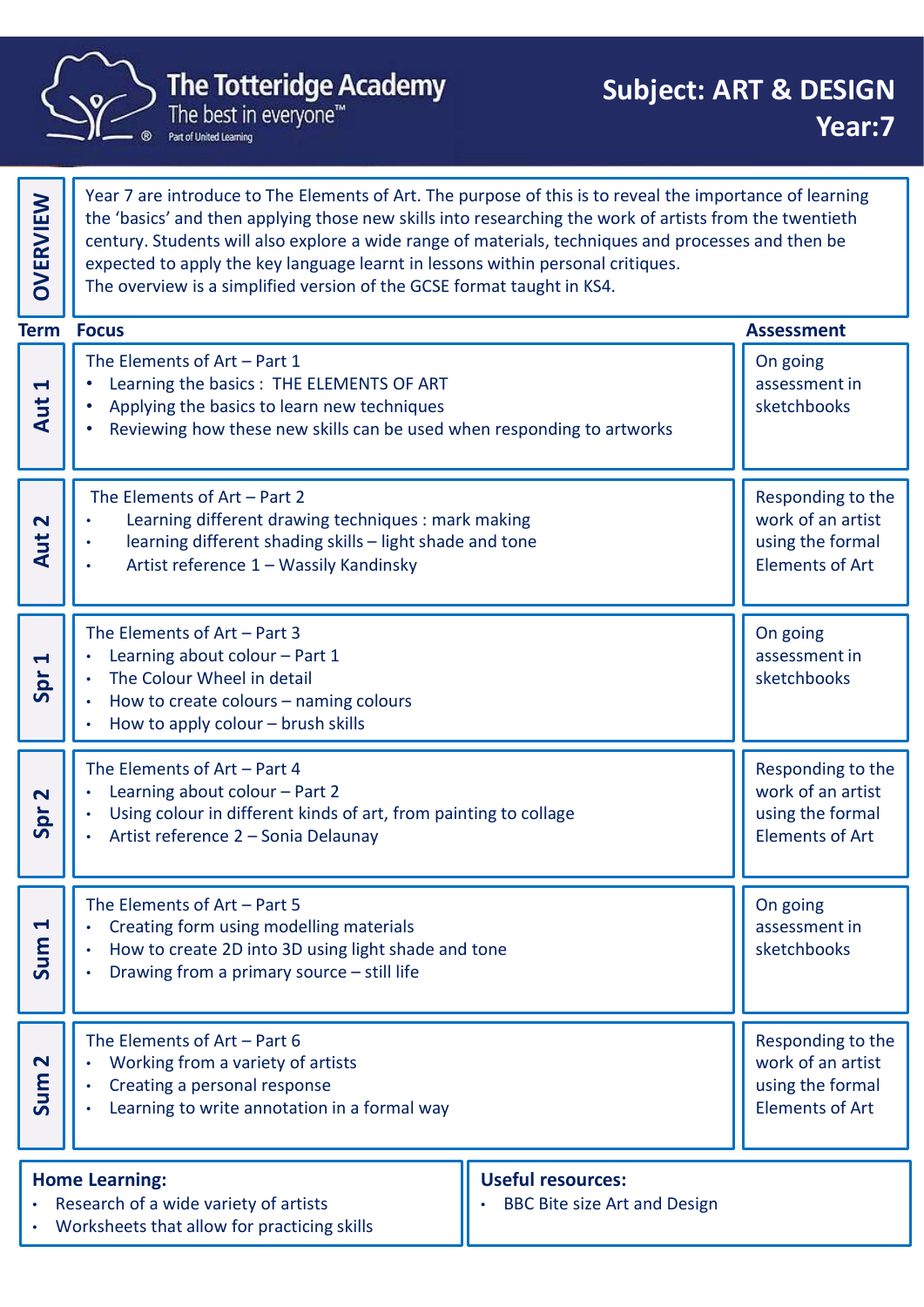

Year 8 are introduced to African masks designs linking Mathematics and Art together with the focus on symmetry. They are taught how to draw with accuracy and use their prior knowledge of colour and rendering to produce a range of designs. They create an African mask, using a variety of materials, techniques and processes that incorporates their own ideas with traditional features. Self portrait is then introduced in the Spring term and combined with Cubism. A return to painting recaps prior learning with Aboriginal Art in the summer term, to develop an appreciation of other cultures.<br>Aboriginal Art in the summer term, to develop an appreciation of other cultures. **Subject:**<br> **African Masks (Academy**<br>
The best in everyone"<br>
The best in everyone"<br>
Year 8 are introduced to African masks designs linking Mathematics and Art togeth<br>
Experiment with accrease are not designs. They create a • Introducing African Masks and exploring the key features. • Learning how to design an authentic African mask from research **the same of the set of the set of the set** On going assessment in sketchbooks Aut 1 The best in everyone"<br>
Year 8 are introduced to African masks designs linking Mathematics and Art togeth<br>
Symmetry. They are taught how to draw with accuracy and use their prior knowled;<br>
rendering to produce a range of de Learning how to create an African mask from sugar cane card board • Learning about symmetry in mask design and adding embellishments  $\|\cdot\|$  sketchbo On going assessment in N | | | Learning how to create an African mask from sugar cane card board<br>  $\left\{\begin{array}{c} \bullet \end{array}\right\}$  Learning about symmetry in mask design and adding embellishments<br>  $\left\{\begin{array}{c} \bullet \end{array}\right\}$  sketchbooks Framingues and processes that incorporates their own ideas with traditional featured<br>unced in the Spring term and combined with Cubism. A return to painting reaching<br>a Aboriginal Art in the summer term, to develop an appr Learning how to draw the proportions of the face • Learning how to draw the features of the face Learning how to draw a self portrait On going assessment in  $\frac{3}{5}$  Searning how to draw the proportions of the face<br>  $\frac{3}{5}$  Learning how to draw the features of the face<br>  $\frac{3}{5}$  Learning how to draw a self portrait • Introducing African Masks and exploring the key features.<br>• Learning how to design an authentic African mask from research<br>African Masks - Part 2<br>• Learning how to create an African mask from sugar cane card board<br>• Lear Learning how to create a Cubist style portrait • Learning how to respond to the work of an artist Pablo Picasso Creating a cubist  $\frac{1}{2}$  Section 1 and 1 and 1 and 1 style portrait.<br>
Section 1 and 1 style portrait.<br>
Section 1 and 2 style portrait. - Learning how to create an African mask from sugar cane card board<br>
- Learning about symmetry in mask design and adding embellishments<br>
-<br>
Portraiture - Part 1<br>
- Learning how to draw the proportions of the face<br>
- Learni Learning how to identify different styles of portraiture • Learning how to respond to different portraiture artists On going assessment in  $\begin{bmatrix} 1 \\ 2 \\ 3 \end{bmatrix}$ . Learning how to identify different styles of portraiture<br>  $\begin{bmatrix} 2 \\ 3 \\ 4 \end{bmatrix}$  Learning how to respond to different portraiture artists<br>  $\begin{bmatrix} 2 \\ 3 \end{bmatrix}$  sketchbooks Aboriginal Art • Learning about the features of Aboriginal art and culture<br>
<br>
• Learning how to create Aboriginal style Art<br>
• Sum 2014<br>
• Learning how to create Aboriginal style Art<br>
• Sum 2016 • Learning how to create Aboriginal style Art Creating an Aboriginal style The Totteridge Academy<br>
The Totteridge Academy<br>
The best in everyone"<br>
Pear: 8<br>
Pear: 8<br>
Pear: 8<br>
Pear: 8<br>
Pear: 8<br>
Pear: 8<br>
Pear: 8<br>
Pear: 8<br>
Pear: 8<br>
Pear: 8<br>
Pear: 8<br>
Pear: 8<br>
Pear: 8<br>
Pear: 8<br>
Pear: 8<br>
Pear: 8<br>
Pear: 8 Home Learning: Research of a wide variety of artists • Worksheets that allow for practicing skills Useful resources: BBC Bite size Art and Design **Term Focus**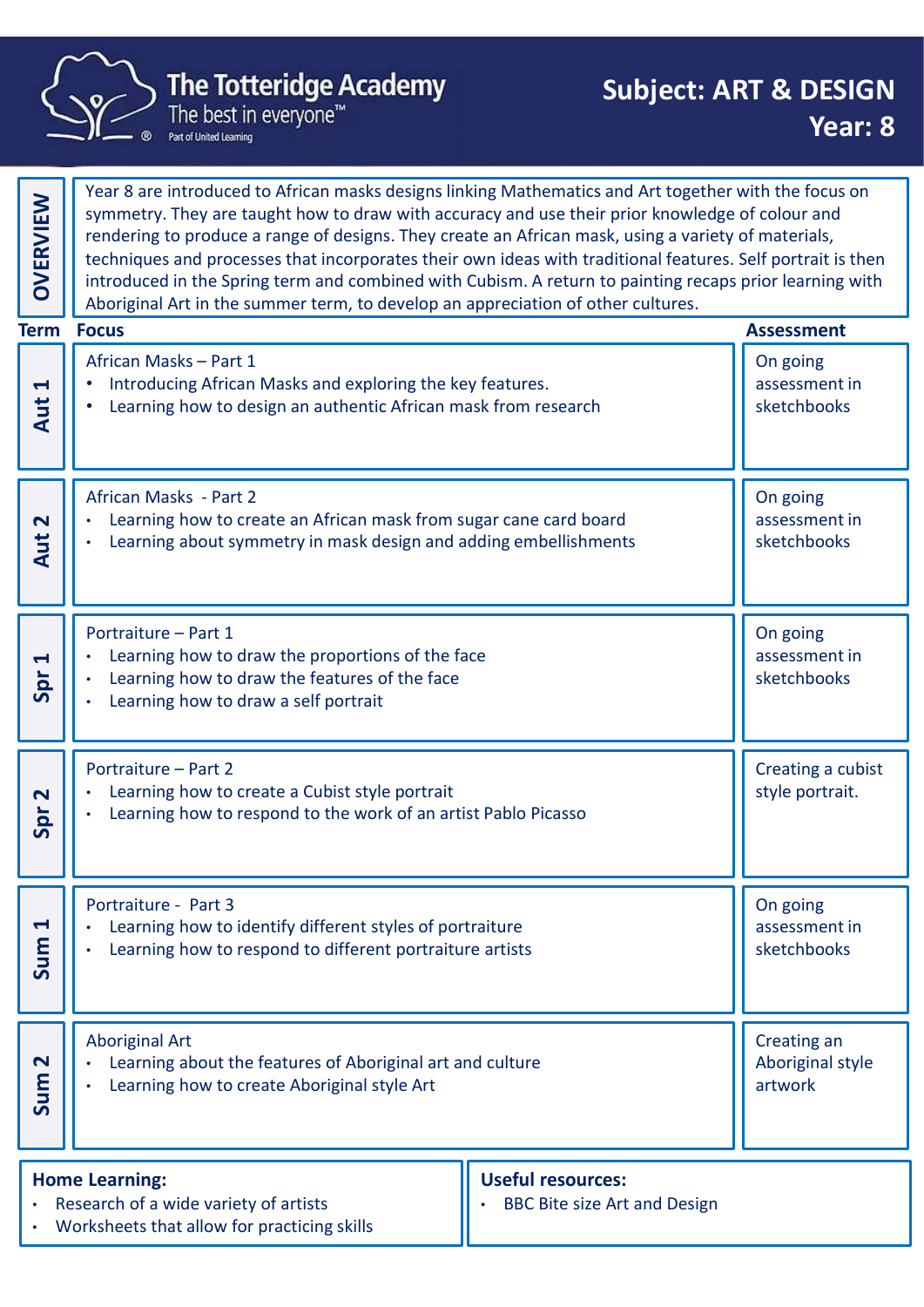

Forms and how Art has been influenced by the natural world. Students will also be gradually introduced to the four assessment objectives of GCSE Art and Design. Vocabulary and format from the GCSE course will be a part of the lesson planning, so that students Wear 9 are introduced to the world of 'Natural Forms'. Students are asked to explore all aspects of Natural Forms and how Art has been influenced by the natural world.<br>
Students will also be gradually introduced to the fou The Totteridge Academy<br>
The best in everyone"<br>
The best in everyone"<br>
Near 9 are introduced to the world of 'Natural Forms'. Students are asked to explore<br>
Forms and how Art has been influenced by the natural world.<br>
Stude • Learning how to create a Mind Map **• Learning how to create an individual artist response – Karl Blossfeldt**<br> **Exaction bow Artist exact an artist development of Conservation Conservation Conservation Conservation of Conservation of Conservation of Conserv** Learning how to draw from observation in the style of the artist On going assessment in sketchbooks Aut 1 The best in everyone"<br>
Year 9 are introduced to the world of 'Natural Forms'. Students are asked to explore<br>
Forms and how Art has been influenced by the natural world.<br>
Students will also be gradually introduced to the fo **Phenomy** and how Art has been influenced by the natural world.<br>
Forms and how Art has been influenced by the natural world.<br>
Students will also be gradually introduced to the four assessment objectives of GCSE Art and D monochrome in the style of the artist Create a book cover of The Natural World for Aut 2 Children Natural Forms – Part and Theories – Cherence and Theories Contents and The Universal Consel Vocabulary and format from the GCSE course will be a part of the lesson planning, susting to continue with an Art education will b • Learning how to draw from observation – using a variety of materials, techniques and<br>
Matural Forms – Part 1<br>
• Learning how to create a Mind Map<br>
• Learning how to create a Mind Map<br>
• Learning how to create a Mind Map FRACT CHERE<br>
• Learning how to create a Mind Map<br>
• Learning how to create a Mind Map<br>
• Learning how to create a Mind Map<br>
• Learning how to create a Mind Map<br>
• Learning how to create an individual artist response – Kar processes from a chosen image On going assessment in  $\frac{1}{2}$  Searning how to create an artist response – Georgia O'Keeffe<br>
Search 1989 - Drawing from observation – using a variety of materials, techniques and<br>
Search 2008 - Processes from a chosen image • Learning how to create a Mind Map<br>• Learning how to respond to an artist – Angie Lewin<br>• Learning how to draw from observation in the style of the artist<br>Natural Forms – Part 2<br>• Learning how to create an individual arti • Learning how to respond to an artist - Angle Lewin<br>
Natural Forms – Part 2<br>
• Learning how to create an individual artist response – Karl Blossfeldt<br>
• Learning how to create an individual artist response – Karl Blossfel Observational sketchbooks<br>
Create a book<br>
cover of The<br>
Natural World for<br>
Children<br>
On going<br>
assessment in<br>
sketchbooks<br>
Dhservational<br>
drawing – from a<br>
primary source<br>
On going<br>
On going<br>
On going  $\frac{p}{p}$  cannot be the spread of the artist reference – Albrecht Dürer<br>  $\frac{p}{p}$  cannot be the spread of the spread of the spread of the spring of the spring of the spring of the spring of the spring of the spring of th - Learning how to create an individual artist response – Karl Blossfeldt<br>
- Learning how to draw from observation – shells, leaves and flowers in<br>
monochrome in the style of the artist<br>
- Matural Forms – Part 3<br>
- Learning • Learning how to draw from observation – shells, leaves and flowers in<br>
• Matural Forms – Part 3<br>
• Learning how to create an artist response – Georgia O'Keeffe<br>
• Drawing from observation – using a variety of materials, On going assessment in sketchbooks<br>
Sum 1: Learning from observation mixed media, watercolour, oil pastel and tissue paper<br>
Sum 1: Painting from observation mixed media, watercolour, oil pastel and tissue paper<br>
Sum 1: Sketchbooks - Learning how to create an artist response – Georgia O'Keeffe<br>
- Drawing from observation – using a variety of materials, techniques and<br>
processes from a chosen image<br>
-<br>
Natural Forms – Part 4<br>
- Learning how to respond • Mixed media observational drawing of animal eyes Observational drawing of eyes  $\begin{bmatrix} 1 \\ 2 \\ 3 \\ 4 \end{bmatrix}$  Mixed media observational drawing of animal eyes<br>  $\begin{bmatrix} 2 \\ 3 \\ 5 \\ 5 \end{bmatrix}$  source The Totteridge Academy<br>
The Totteridge Academy<br>
The best in everyone"<br>
The best in everyone"<br>
Pear: 9<br>
The best in everyone"<br>
Year: 9<br>
The best in everyone"<br>
Year: 9<br>
The best in everyone"<br>
Year: 9<br>
Year: 9<br>
Year: 9<br>
Year: Home Learning: Useful resources: **Term Focus** 

Year 9 are introduced to the world of 'Natural Forms'. Students are asked to explore all aspects of Natural

• Research of a wide variety of artists • Worksheets that allow for practicing skills BBC Bite size Art and Design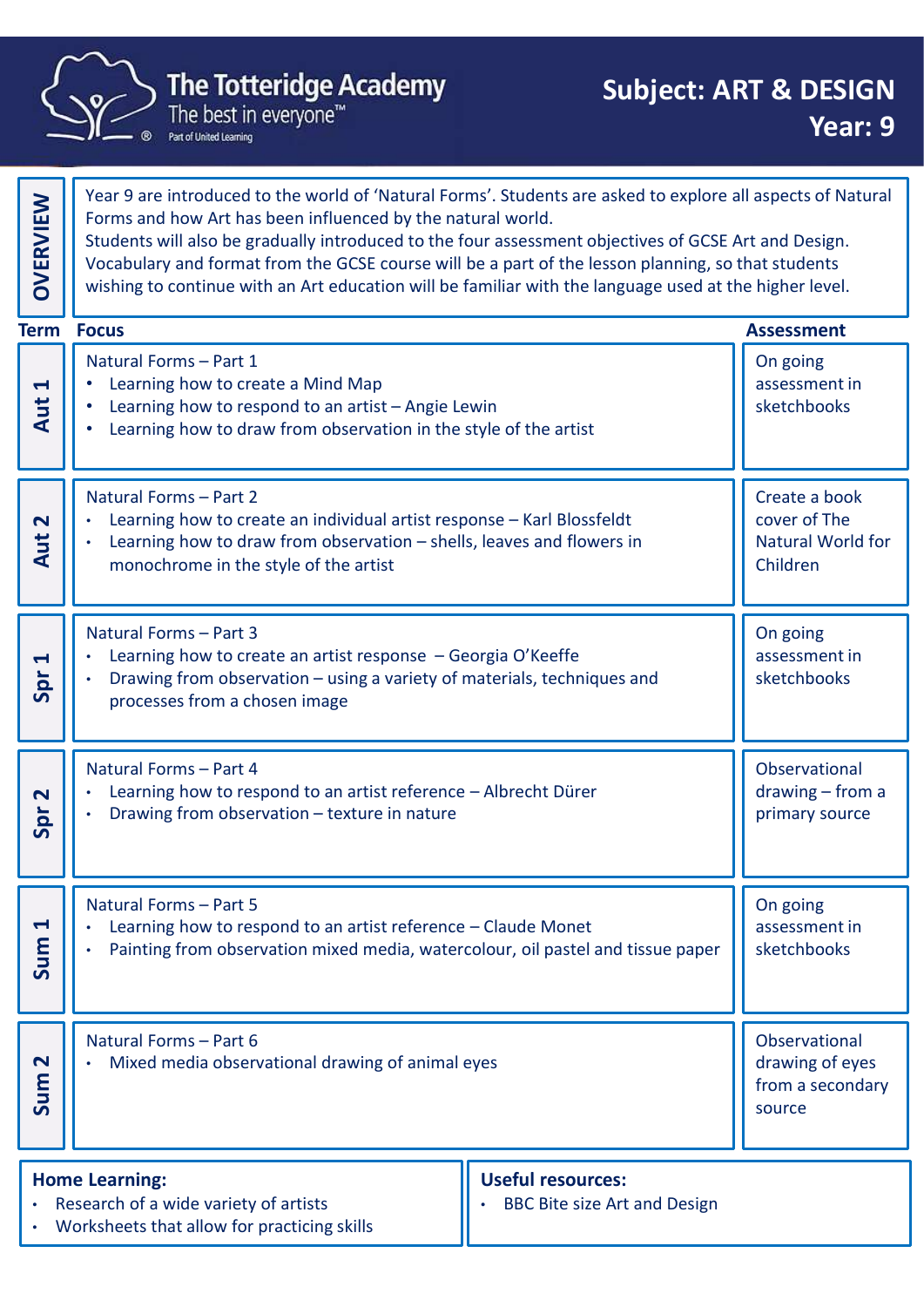

|                             | <b>The Totteridge Academy</b><br>The best in everyone™<br>Part of United Learning                                                                                                                                                                                                                                                                                            | <b>Subject: ART &amp; DESIGN</b><br>Year: 10 GCSE |
|-----------------------------|------------------------------------------------------------------------------------------------------------------------------------------------------------------------------------------------------------------------------------------------------------------------------------------------------------------------------------------------------------------------------|---------------------------------------------------|
| OVERVIEW                    | In Year 10 students are introduced to the AQA GCSE Specification and the requirements need to gain a<br>qualification in Art and Design.<br>Students become familiar with the visual language and format of producing a portfolio.<br>Students attend 3 lessons a week that are run in the style of a workshop in order they gain confidence in a<br>wide variety of skills. |                                                   |
|                             | <b>Term Focus</b>                                                                                                                                                                                                                                                                                                                                                            | <b>Assessment</b>                                 |
| $\blacktriangleleft$<br>Aut | Unit 1 Project 1:<br>Students create a mind map based on a specific theme from AQA<br>$\bullet$<br>Students research a wide variety of artists and produce a series of Design<br>Sheets based on the theme                                                                                                                                                                   | On going<br>assessment                            |
| $\mathbf N$<br>Aut          | Unit 1 Project 1:<br>A variety of skills taught : printing, painting and textiles<br>Annotation format developed with the use of writing frames<br>$\bullet$                                                                                                                                                                                                                 | On going<br>assessment                            |
| $\blacktriangleleft$<br>Spr | Unit 1 Project 1:<br>Continuation of project theme<br>Developing skills in drawing and painting                                                                                                                                                                                                                                                                              | On going<br>assessment                            |
| $\mathbf N$<br>Spr          | Unit 1 Project 1:<br>Students to conclude their portfolio work with a final piece<br>Students to be taught how to write an evaluation of their portfolio                                                                                                                                                                                                                     | On going<br>assessment                            |
| $\blacktriangleleft$<br>Sum | Unit 1 Project 2:<br>Students to begin a new project based on a suggested theme by AQA<br>Students to research a wide variety of artists based on the theme<br>Students to produce a Mind Map linking their research to the theme                                                                                                                                            | On going<br>assessment                            |
| Sum <sub>2</sub>            | Unit 1 Project 2<br>Continuation of theme, students to research artist's work in greater depth and<br>$\bullet$<br>respond on a series of Design Sheets<br>Students to link all their work to the Assessment Objectives to meet the criteria<br>$\bullet$                                                                                                                    |                                                   |
|                             | <b>Home Learning:</b><br><b>Useful resources:</b><br>• Research of a wide variety of artists<br><b>BBC Bite size Art and Design</b><br>Worksheets that allow for practicing skills                                                                                                                                                                                           |                                                   |